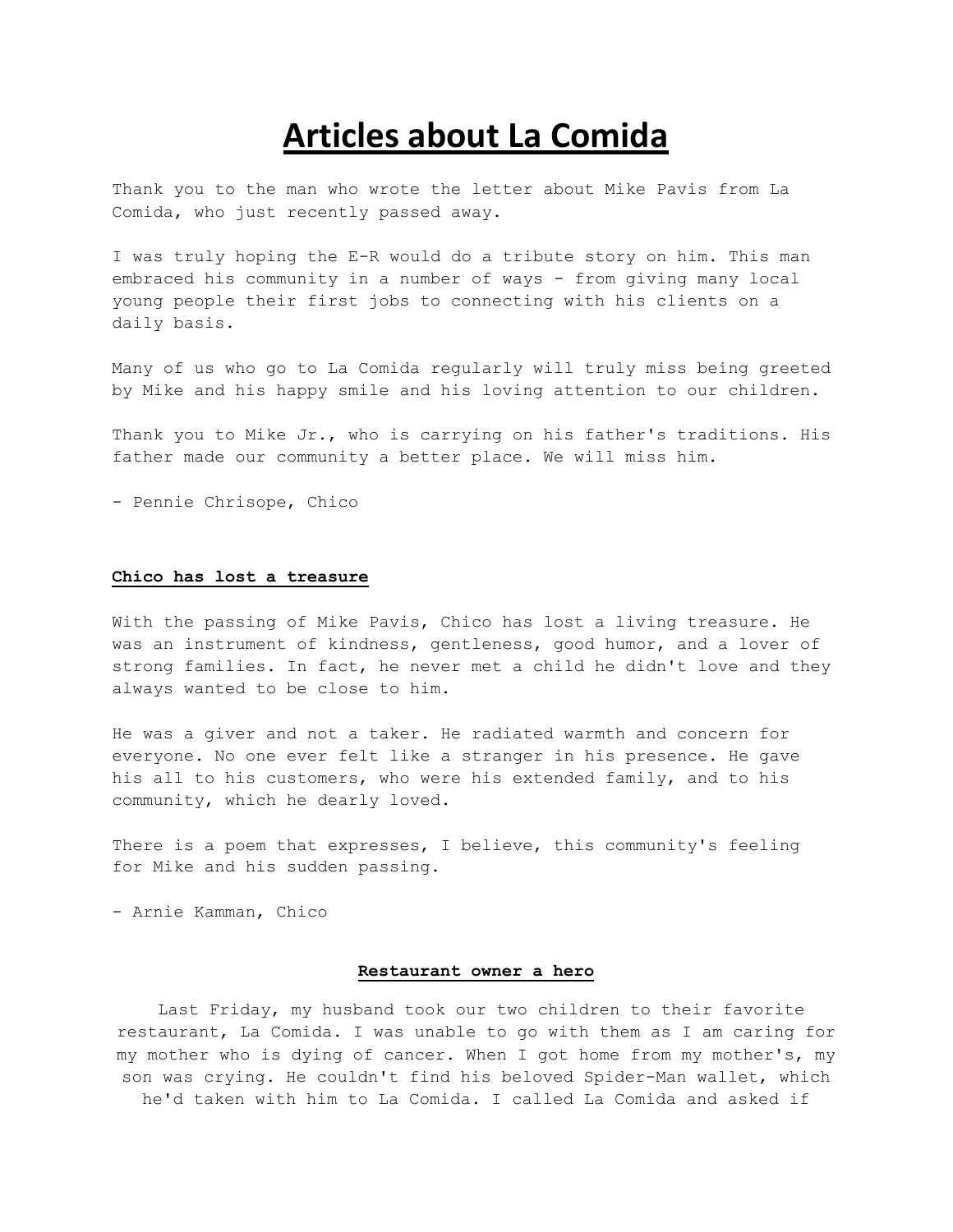they'd found a Spider-Man wallet and they had. That wallet contained 16 single dollar bills my 6-year-old son had earned by helping me care for his grandmother and losing his first tooth. But then real life intruded. The girl on the phone told me the wallet was empty.

The next day the manager of La Comida called and told me they'd found the money while vacuuming. My son was overjoyed. When we picked up the wallet, he looked inside, expecting to see 16 single dollar bills; instead there were two fives and six ones. The money in the wallet was not the money my son had lost.

I have to tell you, I cried Friday night when I realized somebody in this town had taken money from a wallet so obviously belonging to a child. But I cried even harder on Saturday, when I discovered our town still has a wonderful person like J.R., the owner of La Comida, who would give of his own money to ensure the happiness of a child.

— Kimberly Hunt, Chico

## **The Starving Student: La Comida - More Mexican food bang for your buck**

### **MONICA UNHOLD - The Buzz**

La Comida Restaurant, 954 Mangrove Ave. in Chico (pictured here), is open from 11 a.m.-9 p.m. Monday to Saturday. The Paradise location, 6153 Skyway, is open from 11 a.m.-8 p.m. Monday to Saturday.(Bill Husa/The Buzz) All Chico E-R photos are available here.

Even a skimpy lunch at La Comida is massive enough to lull a person off to la-la land in a food coma.

The portions are cheap but huge. Diners have the choice of ordering combinations with rice and beans, or for the independent types, a la carte.

Walking through the glass door of La Comida in Chico, I was surprised to see a row of people stacked up like dominos across the tile floor, waiting to place their orders. I stepped up behind the line's human caboose and waited my turn.

For some strange reason I was craving a bean and cheese burrito. I didn't see one on the menu right away, so I improvised and ordered a cheese enchilada (\$2.30), bean dip (\$1.40) and a root beer (93 cents).

The man at the counter wore a genuinely friendly smile, but I was a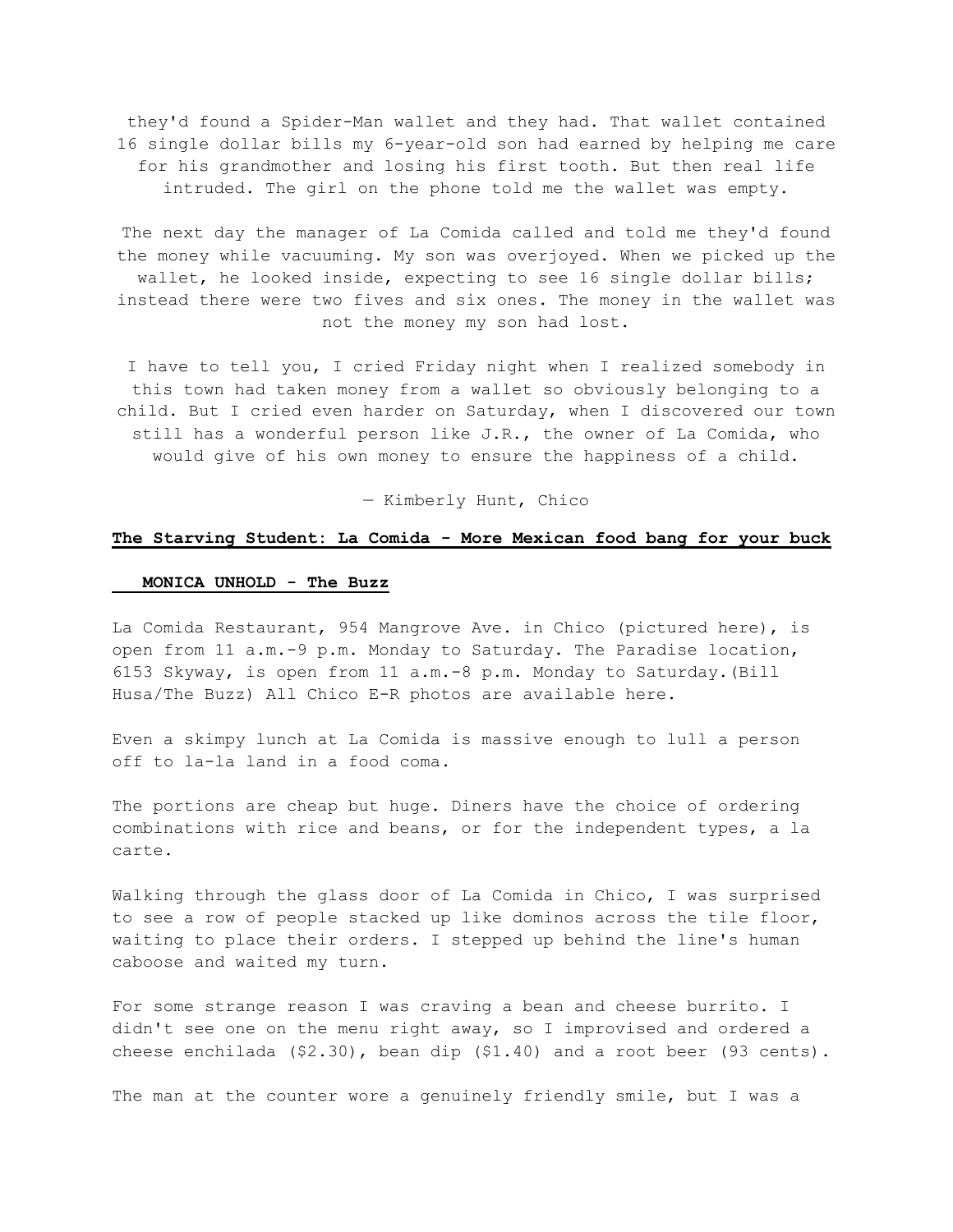little startled when he thrust a piece of paper with a number printed on it across the counter. I wasn't expecting the cooks to call numbers, because the dining area looked classy enough to be that of a sit-down restaurant, complete with waiters juggling stacks of hot plates.

I wandered over to a table behind the partition dividing the seating area from the counter, far enough away to be a little quieter, but close enough to hear my number called. The opposite wall contained a colorful Southwestern-themed mural, complete with a clay pot and cacti. There were 30 to 40 tables scattered across the seating area, and at least one-third of them were occupied at noon.

The service was ridiculously speedy. I had been sitting down less than two minutes when a chef shouted my number. It was like one of the chefs had a premonition about what I was going to order before I even arrived. How else could one roll up a cheese enchilada, submerge it in spicy red sauce and fill up a bowl of soupy bean dip in under two minutes?

I didn't know, and honestly after the first bite I didn't care.

Soon after digging in, a small problem presented itself. Every table comes pre-stocked with chips, but one basket wasn't enough to polish off my bean dip, irresistible with the scintillating flavor that comes from the addition of the most coveted ingredient for any bean dip: cream cheese.

I looked around. I could've asked someone behind the counter for an extra basket of chips, but it was a bit of a trek and if they had refused I'd have tipped them off to my scheme. None of the customers chowing down nearby looked like vigilante tattletale types. It would be easy to swipe a new basket off a neighboring table if it weren't for those pesky table busers. The two on the floor looked pretty tough and were definitely on top of their game, swooping in like hungry vultures to clear a table the instant guests rose to their feet. Before I had even taken my first bite they had snagged the tray out from underneath my plate. One worried woman tried to delay the inevitable by telling one of the busers, "I'm just going to fill up my drink, I'm not done yet."

The busers turned their backs for a second and I slickly plucked a basket off the table behind me. I felt pretty smooth, but a little nervous one of the busers would notice my table was crowned with an extra basket of chips. After the chip caper, I avoided eye contact